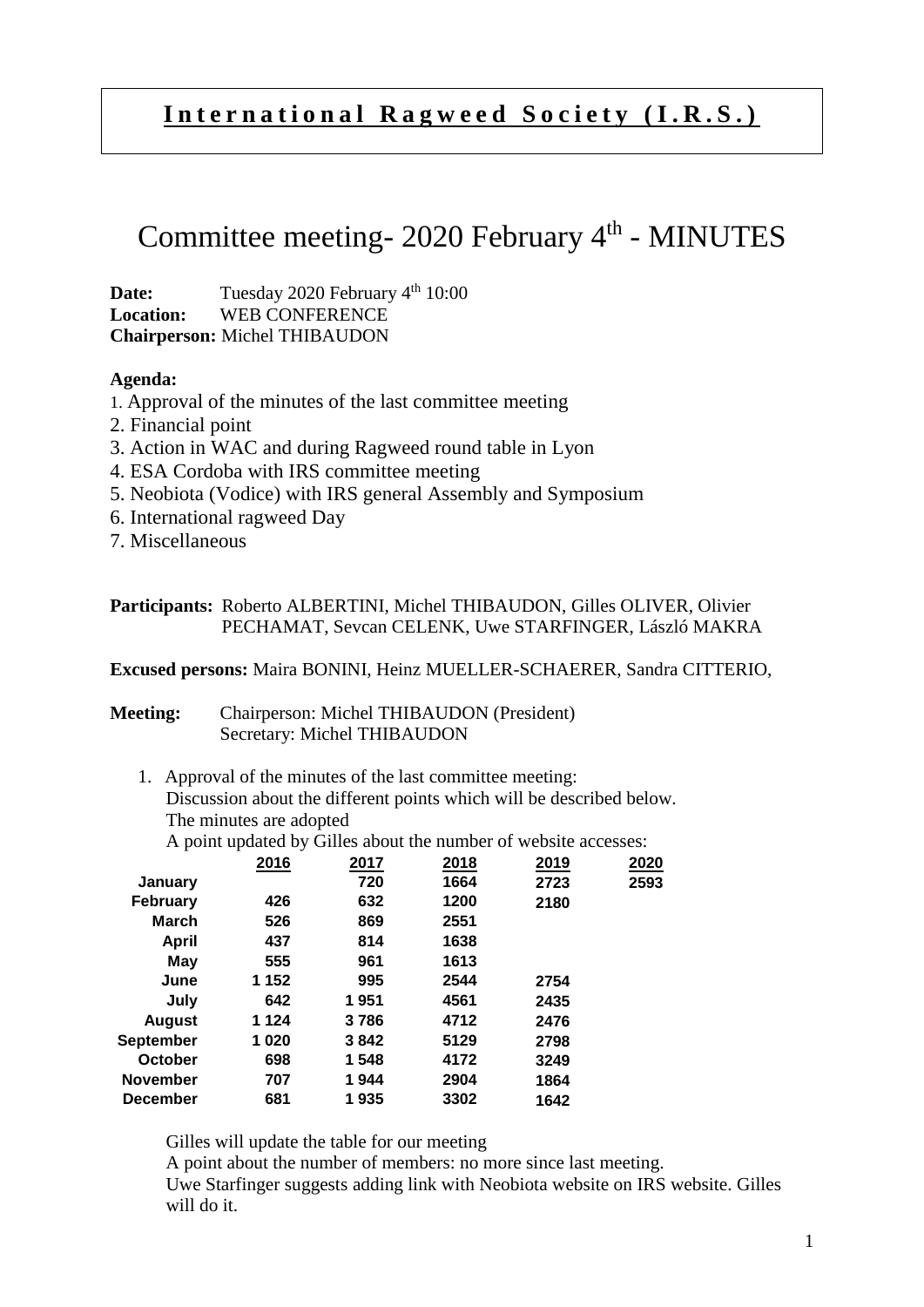### 2. Financial point:

The two treasurers received the bank account sheets. The total income for 2019 is **4905€**, the total outcome for 2019 is **883, 73 €**. The total amount of the banks account for 2019 is **5852, 72 €**

Michel Thibaudon explained that the main outcomes are bank costs, the IRS poster and flyers, and the fees for the domain name of the website.

The main incomes are membership fees and a donation from the ALK laboratory. Sevcan Celenk and Laszlo Makra will try to find some sponsors for our association. Thanks to them.

3. Action in WAC and during Ragweed round table in Lyon

The World Allergy Congress (WAC) was organized in Lyon during 3 days in December. There were nearly 3000 persons. IRS had the opportunity to have a stand free of charge and one of the posters was displayed and about 200 flyers were distributed.

In January  $27<sup>th</sup>$  was organized a Ragweed round table in the auditorium of catholic university of Lyon. IRS was the main co-organizer, the poster was displayed and 50 flyers were distributed. Around 100 persons assisted at this round table with 3 sessions of 4 to 6 experts. IRS was presented.

For the future we will present the poster normally at EAACI in London, ESA in Cordoba and during Neobiota congress in Vodice.

4. ESA Cordoba with IRS committee meeting:

During the European Symposium on aerobiology in Cordoba June  $22<sup>nd</sup>$  to  $26<sup>th</sup>$  we will organize on Monday morning our committee. We will present the IRS poster and will distribute IRS flyers. We hope 250 persons. There will be a ragweed session. We hope that we will be numerous on place.

5. Neobiota (Vodice) with IRS general Assembly and Symposium

The next big event for IRS will be in Vodice on September  $14<sup>th</sup>$ , we will organize, just before Neobiota congress an IRS symposium with, we hope 4 to 6 original presentation on ragweed (during 2-3 hours) then we will organize the General Assembly of our association. We have to prepare shortly a sexy call for abstract to send to all members of IRS and to the smarter list. Uwe will ask this list to Heinz. With a link on IRS website and on Neobiota website (Uwe will see with the organizer for this link and for logistical aspect). With Sandra we will send to the committee members a proposal of call for abstract to try to obtain from you the best one. We will send the IRS abstract to Neobiota for the IRS poster. And each of us can send an abstract for a presentation or a poster, the abstract link will be open at the end of February and will close at the end of March.

6. International ragweed Day:

Normally IRS (the initiator of IRD) decided that the IRD will be the first Saturday of summer. This year summer will begin on a Sunday so we decide that 2020 IRD will be on Saturday June 20<sup>th</sup>. It is important that many countries organize events on ragweed recognition with conferences and workshops in the field. The various events will be posted on the IRS website.

- 7. Miscellaneous: a lot of points were discussed during this committee meeting:
	- 2020 was declared the "International Year of Plant Health" by the UN in order to raise global awareness about plant pests. Because ragweed is also a plant pest (in